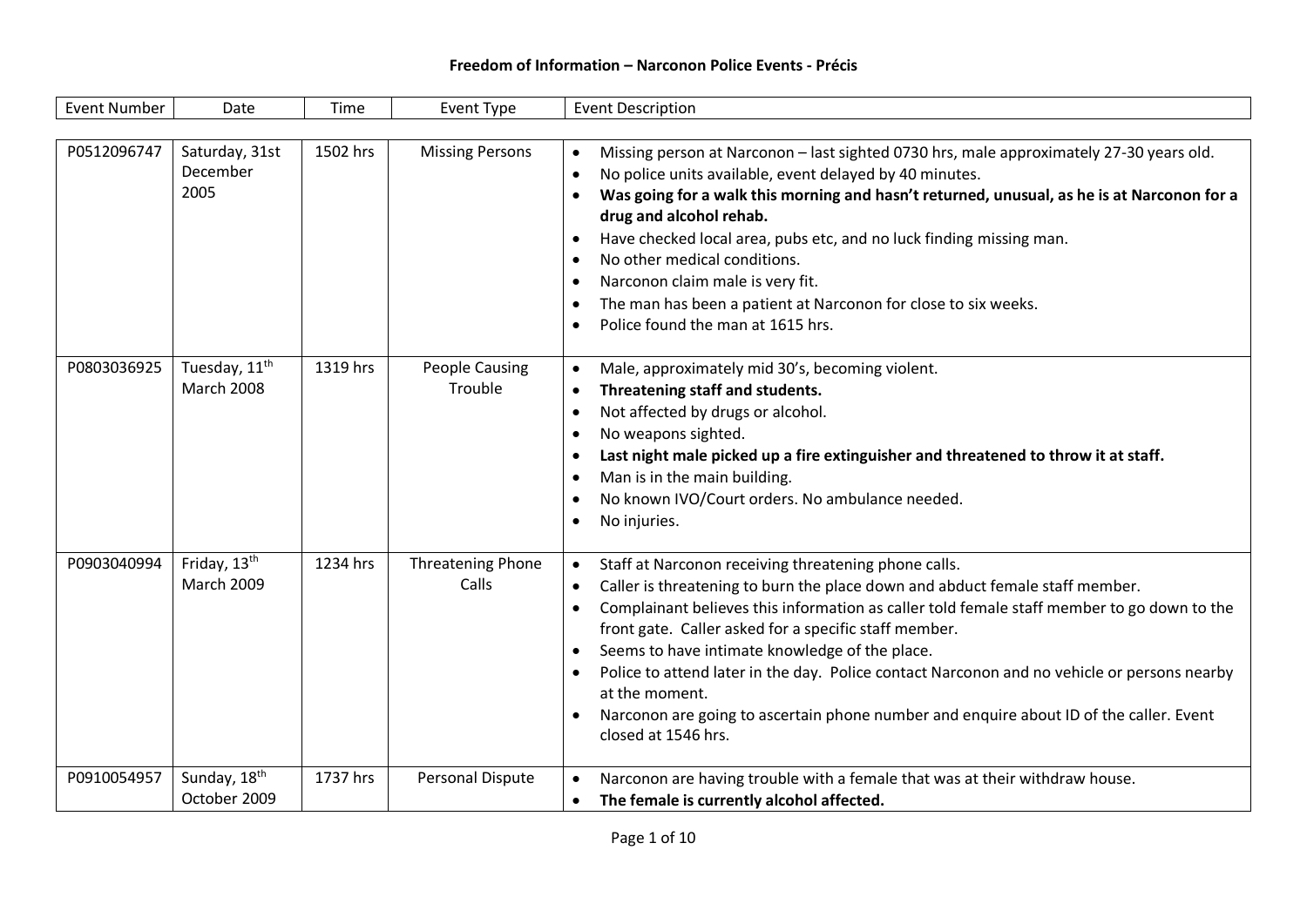| <b>Event Number</b> | Date                       | Time     | <b>Event Type</b>     | <b>Event Description</b>                                                                                   |
|---------------------|----------------------------|----------|-----------------------|------------------------------------------------------------------------------------------------------------|
|                     |                            |          |                       |                                                                                                            |
|                     |                            |          |                       | Very intoxicated.<br>$\bullet$                                                                             |
|                     |                            |          |                       | The female was told to enter back in to the program or leave.<br>$\bullet$                                 |
|                     |                            |          |                       | Female has become very aggressive.<br>$\bullet$                                                            |
|                     |                            |          |                       | No injuries to anyone at this stage.<br>$\bullet$                                                          |
|                     |                            |          |                       | Female now wants to leave.<br>$\bullet$                                                                    |
|                     |                            |          |                       | Wants to drive her vehicle.<br>$\bullet$                                                                   |
|                     |                            |          |                       | No weapons.<br>$\bullet$                                                                                   |
|                     |                            |          |                       | No ambulance needed.<br>$\bullet$                                                                          |
|                     |                            |          |                       | Female is very aggressive<br>$\bullet$                                                                     |
|                     |                            |          |                       | Has assaulted staff on three other occasions.<br>$\bullet$                                                 |
|                     |                            |          |                       | Police will need to enter security code at the front gate to gain access and then drive up to<br>$\bullet$ |
|                     |                            |          |                       | the facility.                                                                                              |
|                     |                            |          |                       | At 1817 hrs female was collected by police and transported to Warburton Police Station.<br>$\bullet$       |
| P1104018254         | Wednesday, 6 <sup>th</sup> | 0852 hrs | Non Response Call     | Caller stated she is worried a person is going to kill another male.<br>$\bullet$                          |
|                     | <b>April 2011</b>          |          |                       | No incident is currently occurring at the time of the call.<br>$\bullet$                                   |
|                     |                            |          |                       | Complainant refused the option to call Crimestoppers.                                                      |
| P1104077703         | Saturday, 23rd             | 1508 hrs | Personal Dispute      | A male, approximately 29 years old is refusing to leave the Narconon facility after being<br>$\bullet$     |
|                     | April 2011                 |          |                       | suspended from the program.                                                                                |
|                     |                            |          |                       | Is refusing to leave now.<br>$\bullet$                                                                     |
|                     |                            |          |                       | The male is trying to kick a door down.<br>$\bullet$                                                       |
|                     |                            |          |                       | Has threatened to kill complainant.<br>$\bullet$                                                           |
|                     |                            |          |                       | No weapons.<br>$\bullet$                                                                                   |
|                     |                            |          |                       | Possible drug affected, has taken Xanax in last 48 hours.<br>$\bullet$                                     |
|                     |                            |          |                       | The male is somewhere in the centre.<br>$\bullet$                                                          |
|                     |                            |          |                       | No children.<br>$\bullet$                                                                                  |
|                     |                            |          |                       | No IVO.<br>$\bullet$                                                                                       |
| P1201085128         | Saturday, 21st             | 1543 hrs | <b>People Causing</b> | A female patient has tried to assault a staff member (three minutes ago).<br>$\bullet$                     |
|                     | January 2012               |          | Trouble               | The female has locked herself in the complainant's office.<br>$\bullet$                                    |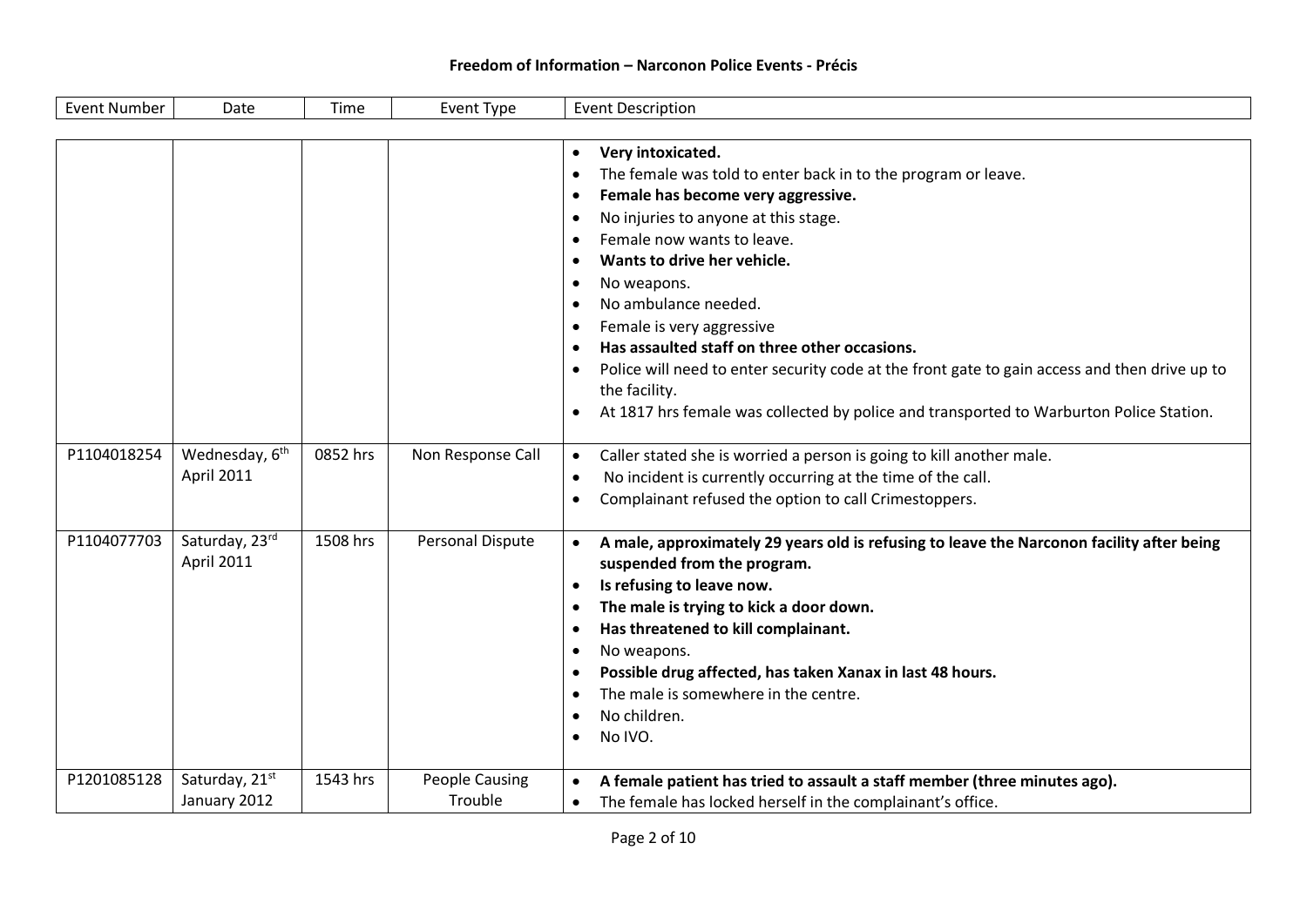| <b>Event Number</b> | Date                          | Time     | Event Type                                     | <b>Event Description</b>                                                                                                                                                                                                                                                                                                                                                                                                                                                                                                                                                                                                                                                                                                                           |
|---------------------|-------------------------------|----------|------------------------------------------------|----------------------------------------------------------------------------------------------------------------------------------------------------------------------------------------------------------------------------------------------------------------------------------------------------------------------------------------------------------------------------------------------------------------------------------------------------------------------------------------------------------------------------------------------------------------------------------------------------------------------------------------------------------------------------------------------------------------------------------------------------|
|                     |                               |          |                                                |                                                                                                                                                                                                                                                                                                                                                                                                                                                                                                                                                                                                                                                                                                                                                    |
|                     |                               |          |                                                | The female has also broken windows and damaged property.<br>$\bullet$<br>The female tried to hit the complainant in the head with an urn.<br>$\bullet$<br>The female is now disarmed and is acting very erratic and violent.<br>٠<br>Not affected by drugs or alcohol.<br>$\bullet$                                                                                                                                                                                                                                                                                                                                                                                                                                                                |
| P1202076114         | Sunday, 19th<br>February 2012 | 0952 hrs | Personal Dispute                               | A male resident is threatening the complainant.<br>$\bullet$<br>He is threatening to kill the complainant, and is spitting on the complainants face.<br>$\bullet$<br>Also pointing finger in the complainants face.<br>$\bullet$<br>Complainant wants the male to leave, but is refusing to do so.<br>$\bullet$<br>The man then punched his finger in the complainants face, there were no injuries.<br>$\bullet$<br>Not affected by drugs or alcohol.<br>$\bullet$<br>No weapons sited.<br>$\bullet$<br>Man has just left Narconon.<br>$\bullet$<br>There were no children present.<br>$\bullet$<br>The complainant does not require the police to attend as the man has left the facility.<br>$\bullet$<br>He will call back if the man returns. |
| P1202077419         | Sunday, 19th<br>February 2012 | 1634 hrs | Personal Assault                               | Complainant has been punched in the face by a male.<br>$\bullet$<br>This is the complainant's second call. Complainant stating the male has returned (refer<br>$\bullet$<br>P1202076114)<br>Minor injuries<br>٠<br>No ambulance required.<br>$\bullet$<br>The male also broke a glass window.<br>$\bullet$<br>There are no weapons, no theft.<br>$\bullet$<br>The man is alcohol affected.<br>$\bullet$<br>The man is walking around the Narconon property somewhere.<br>$\bullet$<br>Police are unable to obtain any further information.<br>$\bullet$<br>1827hrs Police record they will attend when they complete their current job.<br>$\bullet$                                                                                               |
| P1202077436         | Sunday, 19th<br>February 2012 | 1637 hrs | Personal Assault-<br><b>Ambulance Required</b> | Refer P1202077419 - same event but event raised as ambulance now required<br>A man has come running at the complainant.                                                                                                                                                                                                                                                                                                                                                                                                                                                                                                                                                                                                                            |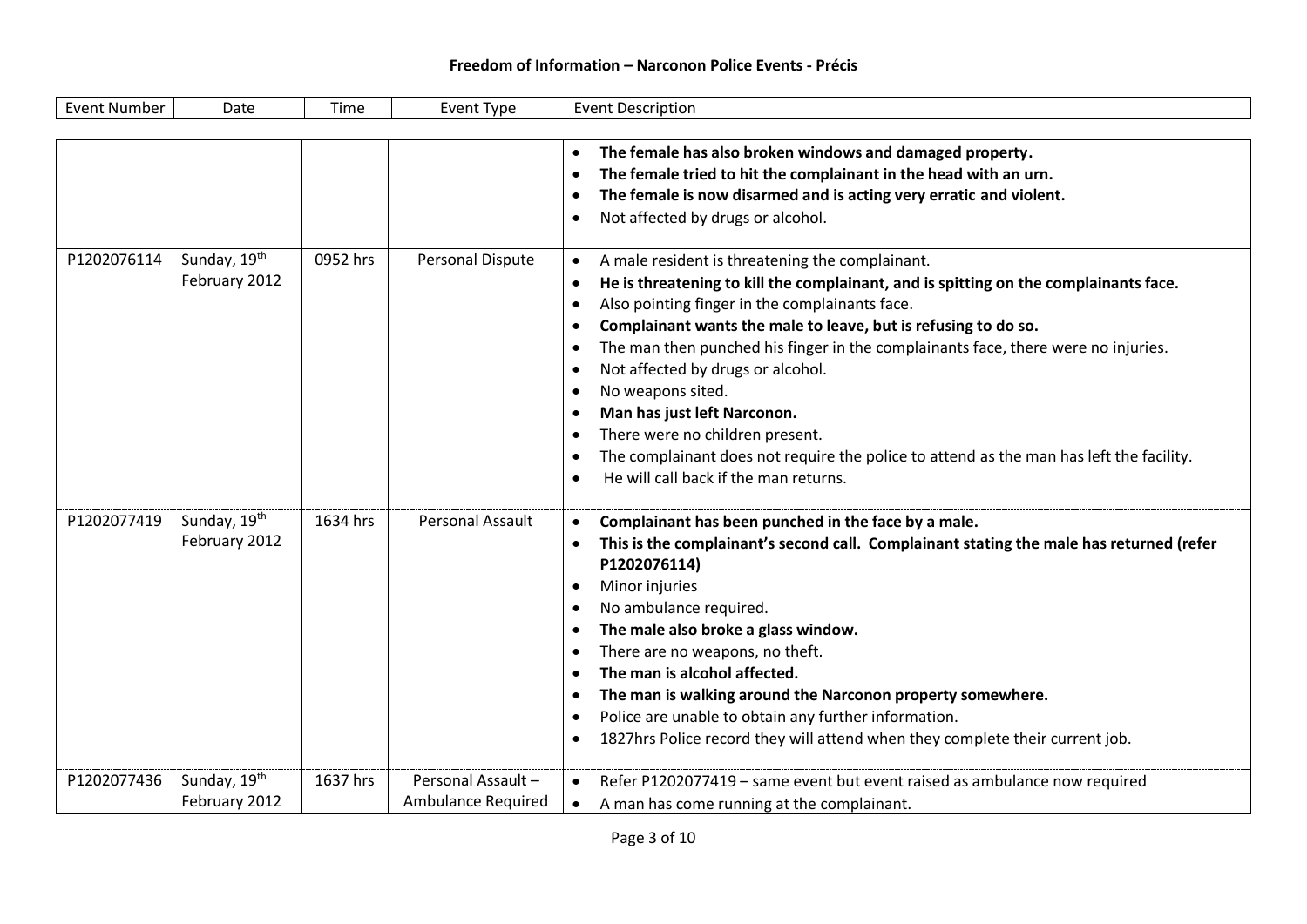| <b>Event Number</b> | Date                                         | Time     | Event Type       | <b>Event Description</b>                                                                                                                                                                                                                                                                                                                                                                                                                                                                                                                                                                                                                                                                                                                                                                                                                                                                                                                                                                                                                                                                                                                                                                                                                                                                                                                                                                                                                                                                                                                                                                                                            |
|---------------------|----------------------------------------------|----------|------------------|-------------------------------------------------------------------------------------------------------------------------------------------------------------------------------------------------------------------------------------------------------------------------------------------------------------------------------------------------------------------------------------------------------------------------------------------------------------------------------------------------------------------------------------------------------------------------------------------------------------------------------------------------------------------------------------------------------------------------------------------------------------------------------------------------------------------------------------------------------------------------------------------------------------------------------------------------------------------------------------------------------------------------------------------------------------------------------------------------------------------------------------------------------------------------------------------------------------------------------------------------------------------------------------------------------------------------------------------------------------------------------------------------------------------------------------------------------------------------------------------------------------------------------------------------------------------------------------------------------------------------------------|
|                     |                                              |          |                  | The man has blood on him; he is bleeding from the arms.<br>٠<br>An ambulance is required.<br>$\bullet$<br>The man is ranting and raving.<br>$\bullet$<br>The complainant is hiding in his office.<br>$\bullet$<br>There are no weapons.<br>$\bullet$<br>The man is outside walking around.<br>$\bullet$<br>A rec unit has been selected.<br>$\bullet$<br>There appears to be a far bit of blood coming from the man's arms.<br>$\bullet$<br>The complainant is ok and does not require an ambulance.<br>$\bullet$<br>Complainant will meet police at the front gate due to the gate code.<br>٠<br>The complainant states this is a second call. Since the first call the man has chased the<br>$\bullet$<br>complainant again.<br>There are no nearby units for this event.<br>٠<br>At 1735 hrs the ambulance is delayed outside waiting for the police.<br>$\bullet$<br>Staff are getting anxious.<br>$\bullet$<br>The police are tied up with another incident in Warburton; there is no ETA for the police at<br>$\bullet$<br>this stage.<br>At 1749 the ambulance is still delayed waiting for the police.<br>$\bullet$<br>At 1822 the ambulance is still at the gate and won't go in to the facility.<br>$\bullet$<br>Speaking to the complainant the male is calm at the moment, but may fire up.<br>$\bullet$<br>At 1833 the event is cancelled. Reason/Authorised by (name withheld). They will remove<br>$\bullet$<br>offenders from the property, they have calmed down.<br>At 1853 the complainant will take the man to hospital for a check up<br>$\bullet$<br>No further action required from the police.<br>$\bullet$ |
| P1207115059         | Sunday, 29 <sup>th</sup><br><b>July 2012</b> | 2107 hrs | Personal Dispute | At Narconon the complainant's girlfriend is violent with staff. There is a verbal dispute as<br>$\bullet$<br>the female wants to leave.<br>The complainant attempted to take the female and staff dragged her back inside.<br>$\bullet$<br>The complainant is now at home.<br>$\bullet$<br>There are no orders and no injuries.<br>$\bullet$                                                                                                                                                                                                                                                                                                                                                                                                                                                                                                                                                                                                                                                                                                                                                                                                                                                                                                                                                                                                                                                                                                                                                                                                                                                                                        |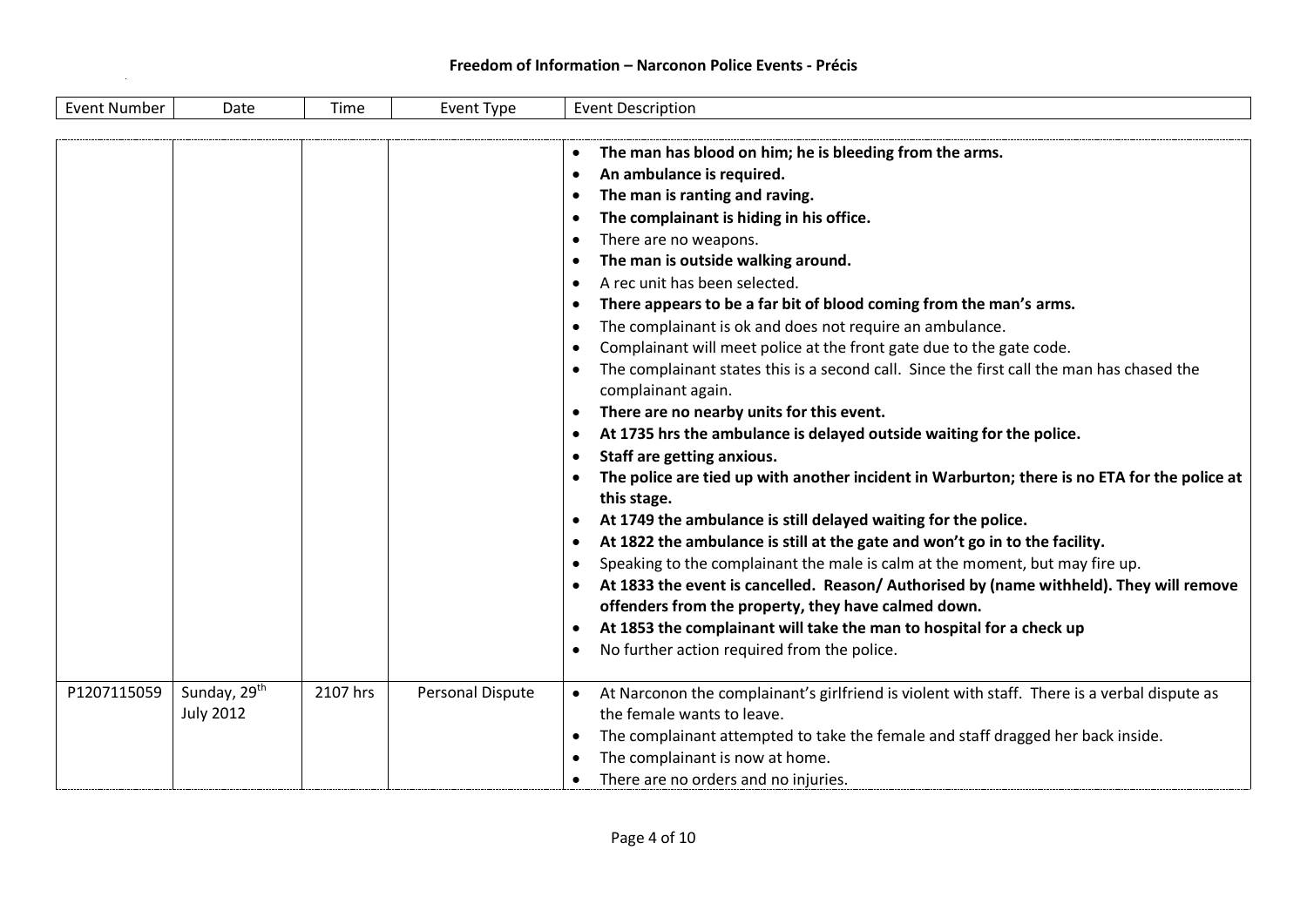| <b>Event Number</b> | Date                                         | Time     | Event Type       | <b>Event Description</b>                                                                                                                                                                                                                                                                                                                                                                                                                                                                                                                                                                                                                                                                                                                                                                                                                                                                                                                                                                        |
|---------------------|----------------------------------------------|----------|------------------|-------------------------------------------------------------------------------------------------------------------------------------------------------------------------------------------------------------------------------------------------------------------------------------------------------------------------------------------------------------------------------------------------------------------------------------------------------------------------------------------------------------------------------------------------------------------------------------------------------------------------------------------------------------------------------------------------------------------------------------------------------------------------------------------------------------------------------------------------------------------------------------------------------------------------------------------------------------------------------------------------|
|                     |                                              |          |                  |                                                                                                                                                                                                                                                                                                                                                                                                                                                                                                                                                                                                                                                                                                                                                                                                                                                                                                                                                                                                 |
|                     |                                              |          |                  | Correction - the complainant was not at Narconon but speaking to the female over the<br>phone. Complainant last spoke to the female an hour ago.<br>No know weapons, possibly drug and alcohol affected.<br>$\bullet$<br>The complainant and mother called a male staff member at head office. There was a verbal<br>$\bullet$<br>dispute and told they would not get in touch with the female and would not get to her.<br>The female has tried to leave three times in the past few days.<br>$\bullet$<br>The complainant wants police to speak to the female and get her out of the facility and the<br>$\bullet$<br>complainant can meet the police at Narconon and pick her up.<br>Complainant states it is a dispute between the female and the staff but also sounds a bit like<br>a welfare check.<br>Correction - Complainant did not attend, dispute over the phone with staff and female<br>called him to say she is not allowed to leave but wants to.<br>Event closed<br>$\bullet$ |
| P1207115086         | Sunday, 29 <sup>th</sup><br><b>July 2012</b> | 2115 hrs | Personal Dispute | Complainants second call (refer P1207115059).<br>$\bullet$<br>Called back with contact number.<br>$\bullet$<br>Nothing has changed since last call.<br>$\bullet$<br>Complainant wants police to contact him by phone when they attend.<br>$\bullet$<br>All other details per previous event (P1207115059)<br>$\bullet$<br>Event closed at 2135 hrs<br>$\bullet$                                                                                                                                                                                                                                                                                                                                                                                                                                                                                                                                                                                                                                 |
| P1207117587         | Monday, 30 <sup>th</sup><br><b>July 2012</b> | 1613 hrs | Eme-Sar Welfare  | Complainant stating his partner is inside Narconon and is being held against her will.<br>$\bullet$<br>Staff are refusing to let the female leave.<br>$\bullet$<br>The female admitted herself and is there voluntarily.<br>$\bullet$<br>The complainant was speaking to police yesterday,<br>$\bullet$<br>Caller wants assistance from the police if he was having some issues today when he arrived<br>$\bullet$<br>to pick her up.<br>Staff are refusing to let the female leave with the complainant.<br>$\bullet$<br>Female left to walk to gate and meet complainant.<br>$\bullet$<br>Police were unable to contact complainant<br>$\bullet$<br>Event closed.<br>$\bullet$                                                                                                                                                                                                                                                                                                                |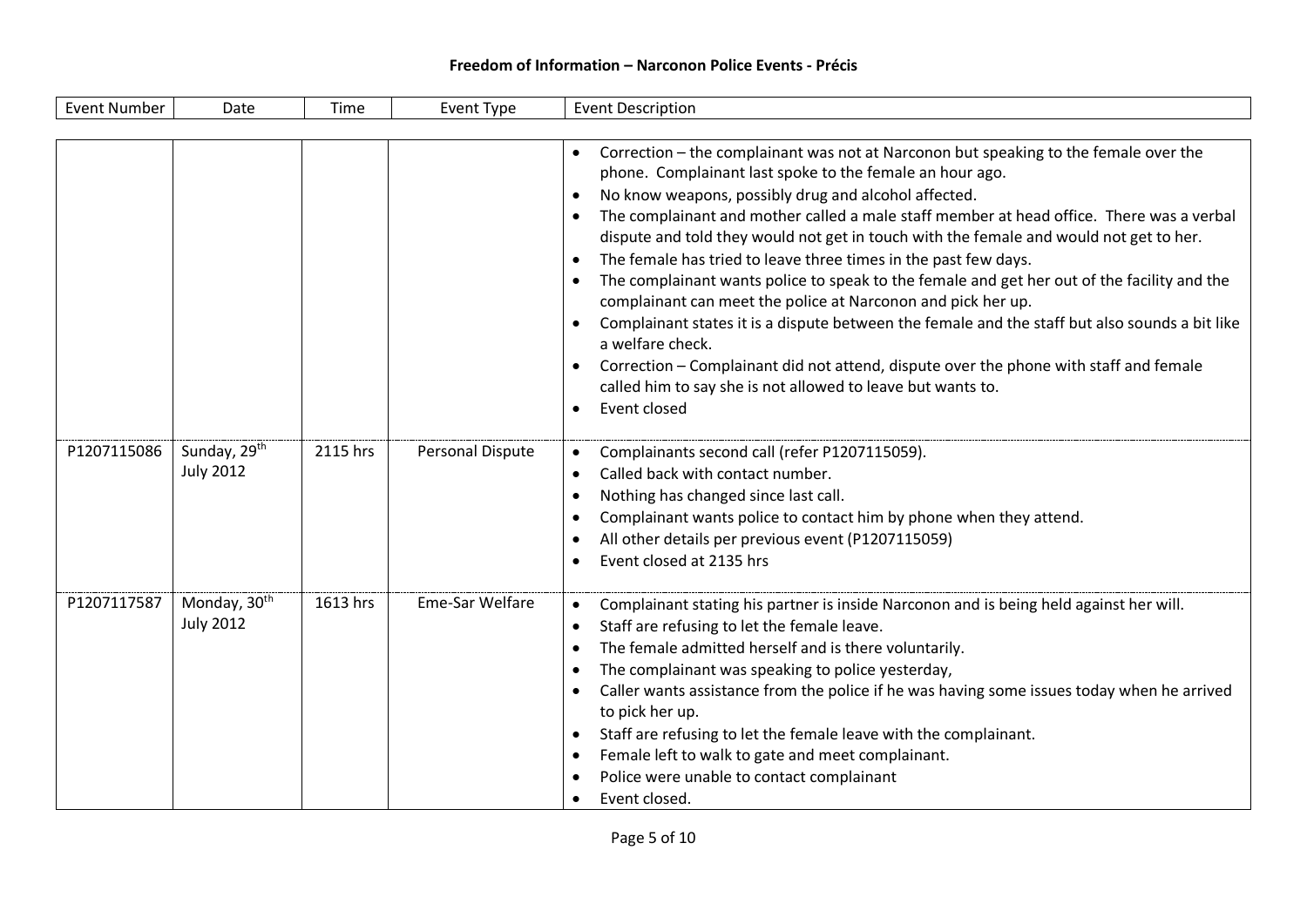| Event Number | Date | . ime | <u>Ivpe</u><br>FVAN. | Description<br>⊦vent |
|--------------|------|-------|----------------------|----------------------|
|--------------|------|-------|----------------------|----------------------|

| P1301144321 | Tuesday, 29 <sup>th</sup><br>January 2013 | 1927 hrs | People Causing<br>Trouble        | A student at Narconon has threatened staff with an axe - has broken a door.<br>$\bullet$<br>There are no injuries<br>$\bullet$<br>An ambulance was declined.<br>$\bullet$<br>Staff have now managed to remove the axe from the man and he is being removed from<br>the property.<br>The man is coming off drugs and became violent and grabbed an axe and threatened staff.<br>$\bullet$<br>The man is now at the gate and is walking from the premises towards Warburton.<br>$\bullet$<br>He no longer has an axe.<br>$\bullet$<br>At 2058 hrs police are speaking with the complainant and getting further details.<br>$\bullet$<br>The man has left the premises and there is no concern for his welfare.<br>$\bullet$<br>Complainant will take civil action.<br>$\bullet$<br>At 2150 hrs. The man is now harassing neighbours.<br>$\bullet$<br>Staff are going to pick him up. Wants to know where they can meet with the police officers.<br>$\bullet$<br>Police to call complainant ASAP to advise.<br>Complainants waiting on call from police before send staff to pick up the man.<br>Event closed.<br>$\bullet$<br>Event cross reference with P1301144448 (see below) |
|-------------|-------------------------------------------|----------|----------------------------------|---------------------------------------------------------------------------------------------------------------------------------------------------------------------------------------------------------------------------------------------------------------------------------------------------------------------------------------------------------------------------------------------------------------------------------------------------------------------------------------------------------------------------------------------------------------------------------------------------------------------------------------------------------------------------------------------------------------------------------------------------------------------------------------------------------------------------------------------------------------------------------------------------------------------------------------------------------------------------------------------------------------------------------------------------------------------------------------------------------------------------------------------------------------------------------|
| P1301144448 | Tuesday, 29 <sup>th</sup><br>January 2013 | 1958 hrs | <b>People Causing</b><br>Trouble | Violent man has been removed from Narconon.<br>$\bullet$<br>Had an axe earlier but has been taken from him.<br>$\bullet$<br>Man is now harassing neighbours.<br>$\bullet$<br>Staff are going to pick him up.<br>Event closed at 2150 hrs                                                                                                                                                                                                                                                                                                                                                                                                                                                                                                                                                                                                                                                                                                                                                                                                                                                                                                                                        |
| P1301144941 | Tuesday, 29th<br>January 2013             | 2154 hrs | <b>Crime Suspect Loiter</b>      | Complainant updating a job (refer P1301144448 and P1301144321)<br>$\bullet$<br>Man has been sited along Warburton Highway Melbourne bound.<br>$\bullet$<br>Event occurred a few hours ago and police attended, complainant is updating the location of<br>$\bullet$<br>the man as the police are looking for him.<br>Man was making threats to staff and damaged property at approximately 1830 hrs.<br>$\bullet$<br>Event closed at 2333 hrs                                                                                                                                                                                                                                                                                                                                                                                                                                                                                                                                                                                                                                                                                                                                   |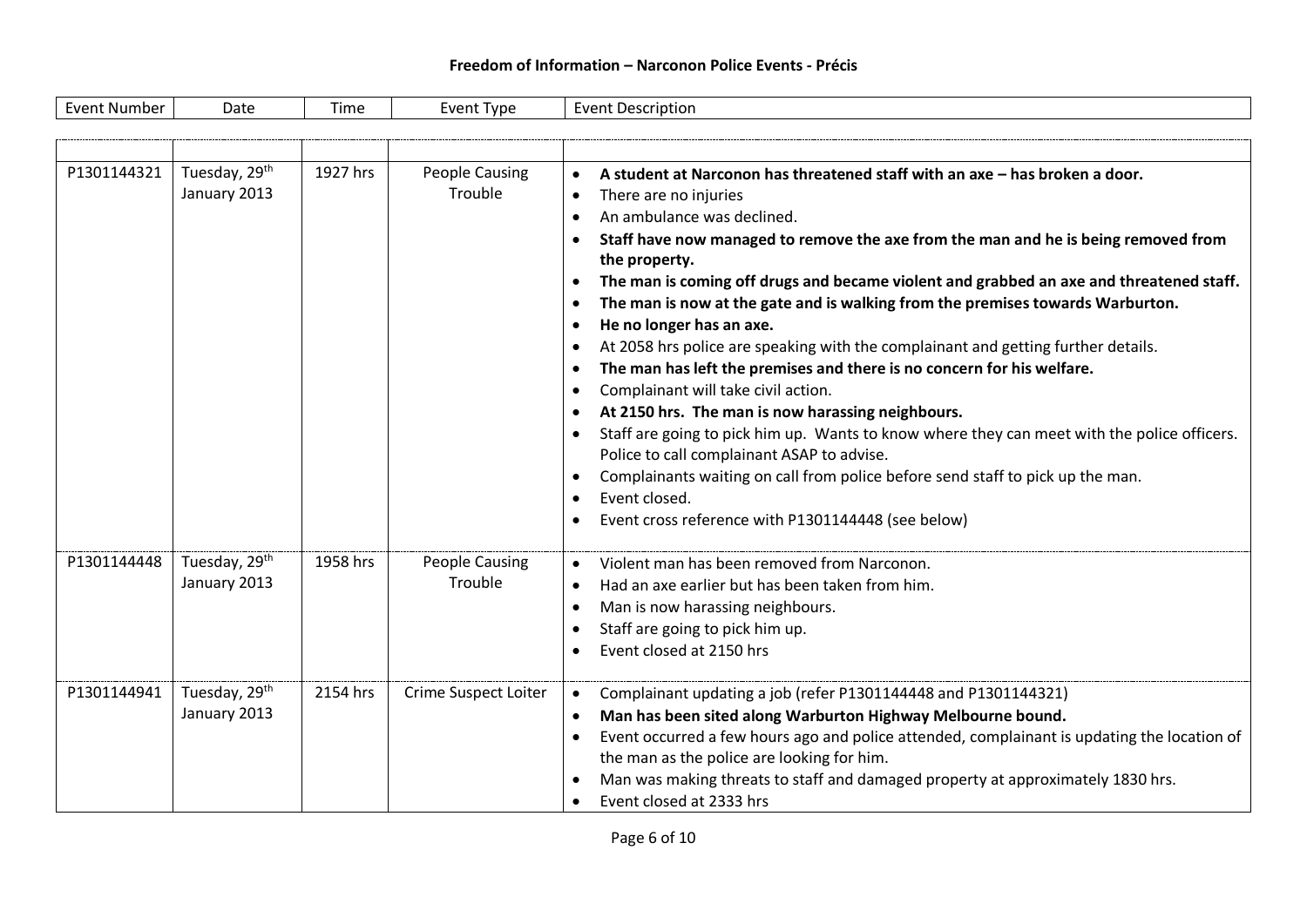| Monday, 11 <sup>th</sup> of<br>1104 hrs<br>P1302051321<br><b>Eme-Thr Assist</b><br>Police are assist staff at Narconon<br>$\bullet$<br>February 2013<br>Verbally aggressive<br>$\bullet$<br>No know violence.<br>$\bullet$<br>No weapons seen.<br>$\bullet$<br>Screaming at people, making threats to kill.<br>$\bullet$<br>A male is in the dining area.<br>$\bullet$<br>$\bullet$<br>Cross references to event P130302051364 (see below)<br>$\bullet$<br>At 1156 hrs Police going in ambulance, the other following to EMA hospital.<br>$\bullet$<br>An ambulance is required - male with psychotic episode.<br>$\bullet$<br>event.<br>Cross referenced to Event E13021110533 and E13021110488 (not provided by FOI).<br>$\bullet$<br>Ambulance crew outside still unable to assess patient due to his aggressive nature.<br>$\bullet$<br>At 1210 hrs Problem: Ingested Chemicals, Toilet Cleaner?<br>$\bullet$<br>Patients: 1<br>Abnormal breathing (intentional overdose)<br>1. This was intentional.<br>2. He is not violent | <b>Event Number</b> | Date | Time | Event Type | <b>Event Description</b>                                                                                                                                                                                                                                                                                                                                                                                                                                                               |
|-----------------------------------------------------------------------------------------------------------------------------------------------------------------------------------------------------------------------------------------------------------------------------------------------------------------------------------------------------------------------------------------------------------------------------------------------------------------------------------------------------------------------------------------------------------------------------------------------------------------------------------------------------------------------------------------------------------------------------------------------------------------------------------------------------------------------------------------------------------------------------------------------------------------------------------------------------------------------------------------------------------------------------------|---------------------|------|------|------------|----------------------------------------------------------------------------------------------------------------------------------------------------------------------------------------------------------------------------------------------------------------------------------------------------------------------------------------------------------------------------------------------------------------------------------------------------------------------------------------|
|                                                                                                                                                                                                                                                                                                                                                                                                                                                                                                                                                                                                                                                                                                                                                                                                                                                                                                                                                                                                                                   |                     |      |      |            |                                                                                                                                                                                                                                                                                                                                                                                                                                                                                        |
|                                                                                                                                                                                                                                                                                                                                                                                                                                                                                                                                                                                                                                                                                                                                                                                                                                                                                                                                                                                                                                   |                     |      |      |            |                                                                                                                                                                                                                                                                                                                                                                                                                                                                                        |
| Patient is uncooperative and not communicating well.<br>Possibly been taking stuff all night, not sure what.<br>Staff will meet at main entrance.<br>Patient now outside in grounds with two staff members.<br>$\bullet$<br>Patient was violent and agitated 45 minutes ago but has calmed down now.<br>$\bullet$<br>$\bullet$                                                                                                                                                                                                                                                                                                                                                                                                                                                                                                                                                                                                                                                                                                    |                     |      |      |            | Complainant states a CAT (medical psychiatric Crisis Assessment Team) will be required.<br>Police are enroute, ambulance already outside, police are still required for the same<br>Responder Script: You are responding to a patient who has apparently overdosed/been<br>poisoned. The patient is a (information withheld) who is conscious and breathing.<br>Referred to clinician.<br>Ambulance waiting outside for police to attend for agitated and aggressive patient. Crew are |
| safe.<br>At 1230 hrs start transport to hospital<br>$\bullet$                                                                                                                                                                                                                                                                                                                                                                                                                                                                                                                                                                                                                                                                                                                                                                                                                                                                                                                                                                     |                     |      |      |            | Ambulance unable to assess patient due to his aggressive nature, still require police.                                                                                                                                                                                                                                                                                                                                                                                                 |

Page 7 of 10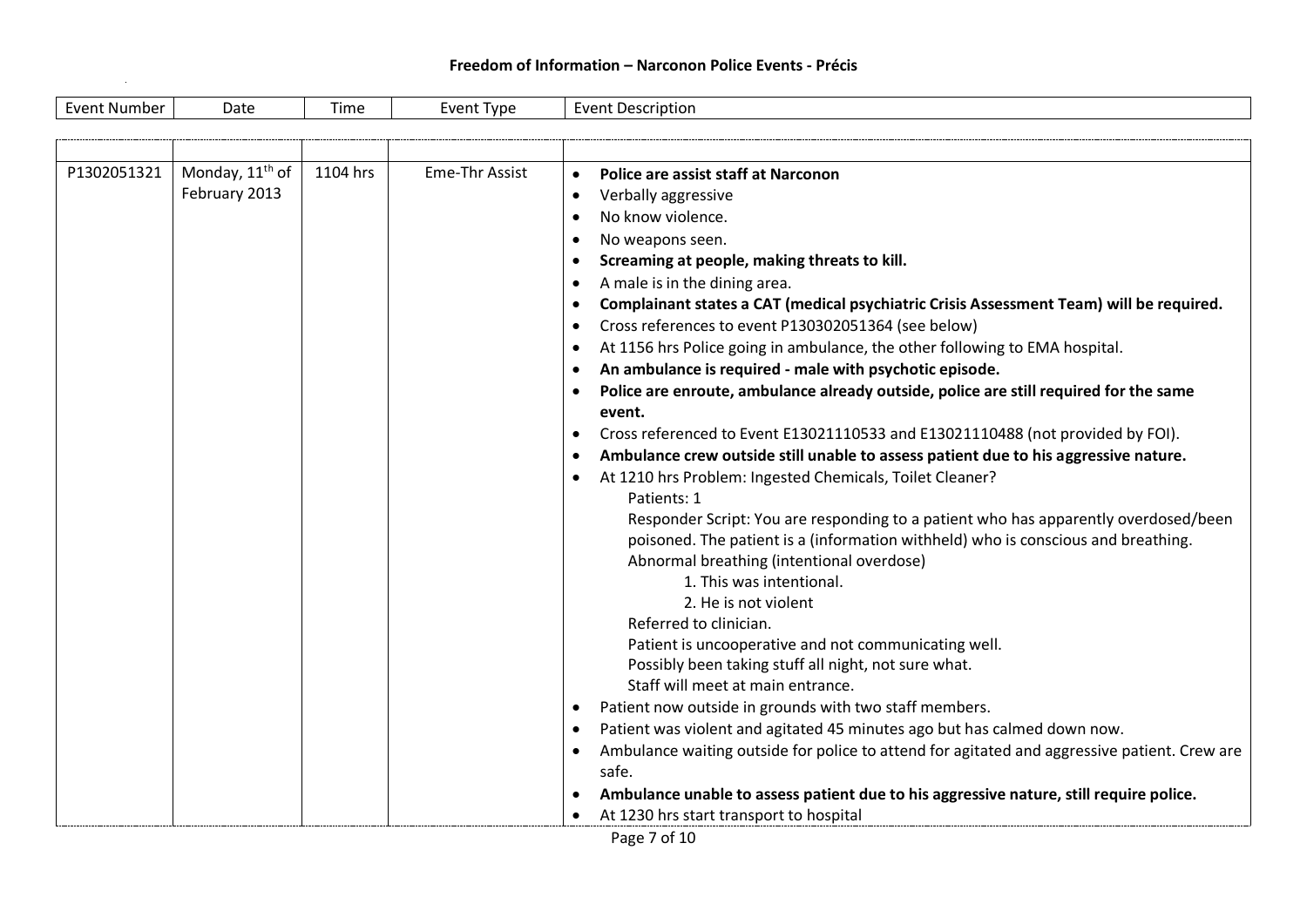| <b>Event Number</b> | Date                                         | Time     | Event Type                            | <b>Event Description</b>                                                                                                                                                                                                                                                                                                                                                                                                                                                                                                                                                                                                                                                                                                                |
|---------------------|----------------------------------------------|----------|---------------------------------------|-----------------------------------------------------------------------------------------------------------------------------------------------------------------------------------------------------------------------------------------------------------------------------------------------------------------------------------------------------------------------------------------------------------------------------------------------------------------------------------------------------------------------------------------------------------------------------------------------------------------------------------------------------------------------------------------------------------------------------------------|
|                     |                                              |          |                                       |                                                                                                                                                                                                                                                                                                                                                                                                                                                                                                                                                                                                                                                                                                                                         |
|                     |                                              |          |                                       | Event closed at 1430 hrs<br>$\bullet$                                                                                                                                                                                                                                                                                                                                                                                                                                                                                                                                                                                                                                                                                                   |
| P1302051364         | Monday, 11 <sup>th</sup> of<br>February 2013 | 1113 hrs | <b>EME Thr Psychiatric</b><br>Patient | Refer P1302051321 above - same event, but references change in status to Psychiatric<br>$\bullet$<br>Patient                                                                                                                                                                                                                                                                                                                                                                                                                                                                                                                                                                                                                            |
| P1302051365         | Monday, 11 <sup>th</sup> of<br>February 2013 | 1113 hrs | <b>Police Assist</b><br>Ambulance     | Refer P1302051321 above - same event, but references Police requirement to assist<br>ambulance.                                                                                                                                                                                                                                                                                                                                                                                                                                                                                                                                                                                                                                         |
| P1303018791         | Monday 4 <sup>th</sup><br><b>March 2013</b>  | 1516 hrs | <b>People Causing</b><br>Trouble      | Patient at Narconon, being restrained on the ground.<br>$\bullet$<br>Has tried to stab staff with a fork.<br>$\bullet$<br>The weapon has been taken of the male.<br>$\bullet$<br>The male has also smashed a window.<br>$\bullet$<br>No violence or injuries.<br>$\bullet$<br>Not affected by drugs or alcohol.<br>$\bullet$<br>Male has been released from detox unit.<br>$\bullet$<br>At 1518 hrs patient is still being restrained on the ground.<br>$\bullet$<br>Cross Referenced to P1303018880 (see below)<br>$\bullet$<br>At 1529 hrs male is calm, cancel backup.<br>$\bullet$<br>Event closed at 1640 hrs<br>$\bullet$                                                                                                         |
| P1303018800         | Monday 4 <sup>th</sup><br>March 2013         | 1519 hrs | <b>People Causing</b><br>Trouble      | Refer P1303018791 - same event - additional event raised as backup was called.<br>$\bullet$                                                                                                                                                                                                                                                                                                                                                                                                                                                                                                                                                                                                                                             |
| 130070401           | Saturday 20 <sup>th</sup><br>April 2013      | 1515 hrs |                                       | The offender was detoxing after regularly using heroin and ICE.<br>$\bullet$<br>Offender went to office and demanded that he leave the facility.<br>$\bullet$<br>The offender was told by the victim he could leave anytime but would not be given a lift<br>$\bullet$<br>to Warburton.<br>The offender had a psychotic episode and kicked the door, breaking the glass.<br>$\bullet$<br>He then attacked the victim after picking up two forks and attempted to strike the victim.<br>$\bullet$<br>The victim raised his arms to protect himself and was struck across the forearm with fork<br>$\bullet$<br>causing minor scratches to arm.<br>Victim overpowered offender while a witness assisted and rang the police.<br>$\bullet$ |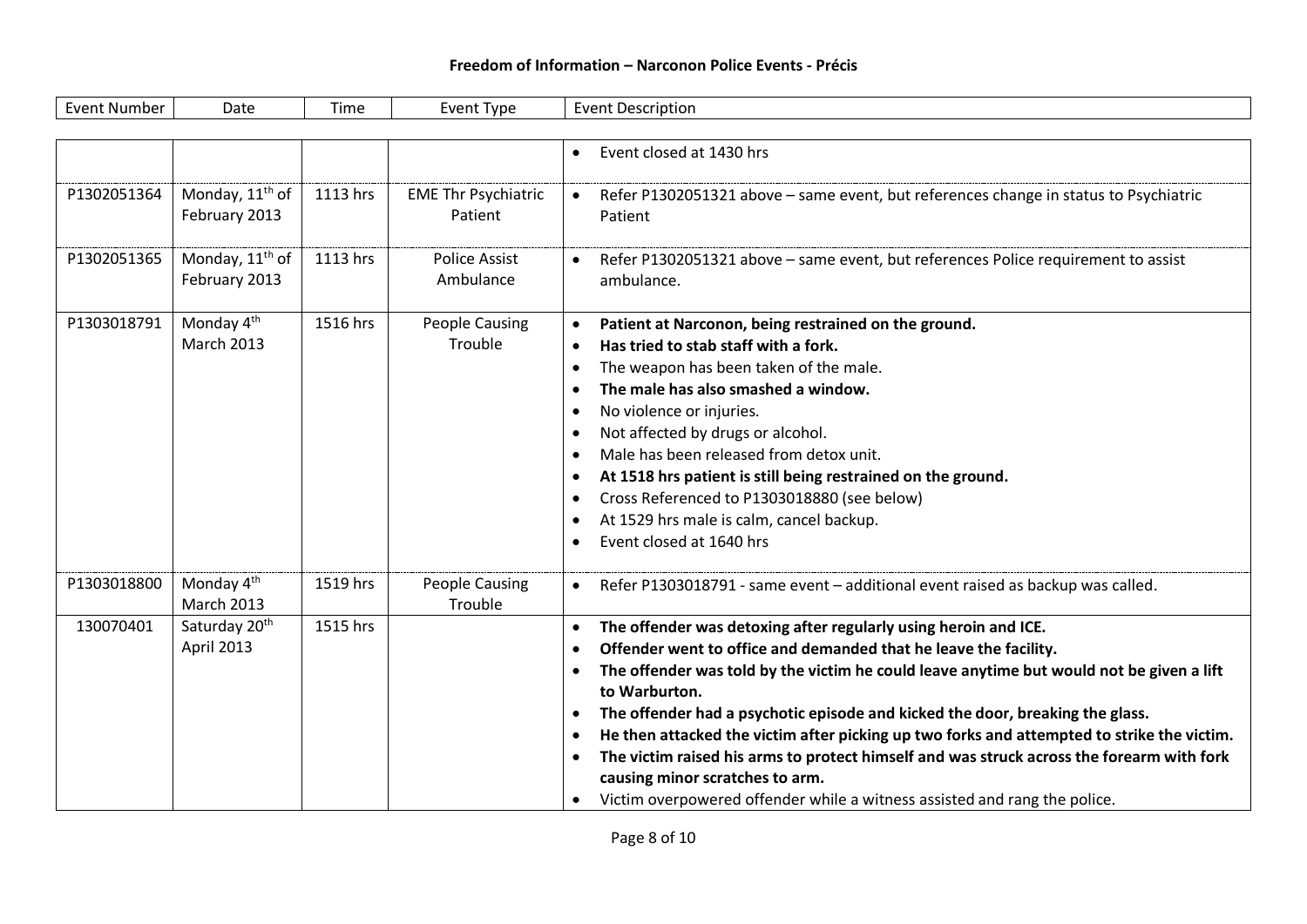| <b>Event Number</b>        | Date                                                                       | Time                 | Event Type                                 | <b>Event Description</b>                                                                                                                                                                                                                                                                                                                                                                                                                                                                                                                                                                                                                                                                                                                                                                                                                                                                                                                                                                                                                                                                                                                                                           |
|----------------------------|----------------------------------------------------------------------------|----------------------|--------------------------------------------|------------------------------------------------------------------------------------------------------------------------------------------------------------------------------------------------------------------------------------------------------------------------------------------------------------------------------------------------------------------------------------------------------------------------------------------------------------------------------------------------------------------------------------------------------------------------------------------------------------------------------------------------------------------------------------------------------------------------------------------------------------------------------------------------------------------------------------------------------------------------------------------------------------------------------------------------------------------------------------------------------------------------------------------------------------------------------------------------------------------------------------------------------------------------------------|
|                            |                                                                            |                      |                                            |                                                                                                                                                                                                                                                                                                                                                                                                                                                                                                                                                                                                                                                                                                                                                                                                                                                                                                                                                                                                                                                                                                                                                                                    |
| P1307087987                | Saturday, 20 <sup>th</sup><br><b>July 2013</b>                             | 1506 hrs             | <b>People Causing</b><br>Trouble           | Police attended and arrested the offender.<br>$\bullet$<br>A statement was obtained at the scene.<br>$\bullet$<br>The offender struck head on the ground while being detained, continually stating to police<br>$\bullet$<br>he had no recollection of the incident.<br>Offender was taken off site and assessed by Melbourne Ambulance Service.<br>$\bullet$<br>Offender was transported by ambulance to hospital under police escort.<br>$\bullet$<br>Pending result from hospital at time of report.<br>$\bullet$<br>Client has been asked to leave Narconon as she has been smashing the walls.<br>$\bullet$<br>Did this last night.<br>$\bullet$<br>Now refuses to leave.<br>$\bullet$<br>No weapons.<br>$\bullet$<br>Not affected by drugs or alcohol.<br>$\bullet$<br>No Injuries.<br>$\bullet$<br>Police had done some checks earlier and are aware of the female.<br>$\bullet$<br>At 1544 hrs Might not be able to reach us as in the middle of nowhere, same applies for<br>$\bullet$<br>mobile.<br>Cross referenced to P1307088174 (see below)<br>$\bullet$<br>From a Telstra Supervisor: Caller requested Police and then call dropped out. Call was from<br>Narconon. |
| P1307088174<br>P1308134444 | Saturday, 20 <sup>th</sup><br><b>July 2013</b><br>Friday, 30 <sup>th</sup> | 1557 hrs<br>1338 hrs | <b>Welfare Check</b><br><b>Field Event</b> | Refer P1307087987 above. Related event but status changed to Welfare Check<br>$\bullet$<br>From a Telstra Supervisor: Caller requested Police and then call dropped out. Call was from<br>$\bullet$<br>Narconon.<br>Event closed 1604 hrs<br>$\bullet$<br>Field Event - Going to arrest one. Refer 130263654 below<br>$\bullet$                                                                                                                                                                                                                                                                                                                                                                                                                                                                                                                                                                                                                                                                                                                                                                                                                                                    |
|                            | August 2013                                                                |                      |                                            |                                                                                                                                                                                                                                                                                                                                                                                                                                                                                                                                                                                                                                                                                                                                                                                                                                                                                                                                                                                                                                                                                                                                                                                    |
| 130263654                  | Friday 30th<br>August 2013                                                 | 1330 hrs             |                                            | The accused was attending a drug rehab at Narconon, Woods Point Road, East Warburton.<br>$\bullet$<br>The accused was asked by his course counsellor (victim) to undertake a task which he<br>$\bullet$<br>refused.                                                                                                                                                                                                                                                                                                                                                                                                                                                                                                                                                                                                                                                                                                                                                                                                                                                                                                                                                                |